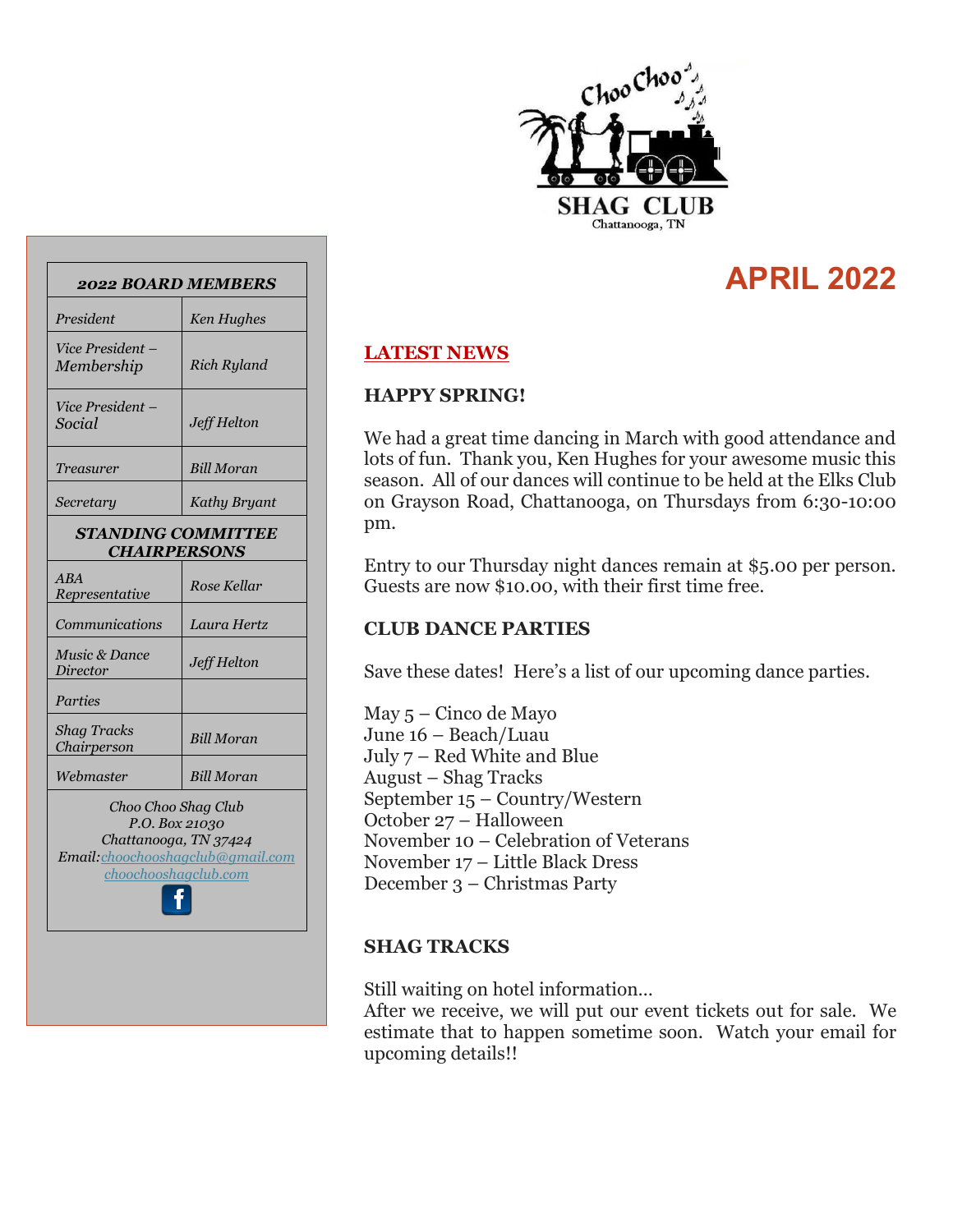### **DOOR GREETERS**

Door greeters and procedures have been updated. Please do your part for our club by being a door greeter. The [updated door greeter list](https://www.choochooshagclub.com/_files/ugd/8ed403_ad160401d76b4d96a4df60dc56dd5300.pdf) and the [door greeter procedures](https://www.choochooshagclub.com/_files/ugd/8ed403_4bd31d5a2c1b429985efc90a1ba36470.pdf) are now on our club website.

# **UPCOMING SCHEDULE**

Event location: Elks Lodge #91, 1067 Graysville Road, Chattanooga, TN. Doors open at 6:30 pm. Elk's kitchen closes at 7:30 pm

| <b>WEEKLY DANCE</b> | DJ         | $6:30 \text{ pm}$ |                     | <b>DOOR</b>                        |
|---------------------|------------|-------------------|---------------------|------------------------------------|
| 7-10:00 pm          |            | <b>LESSON</b>     | <b>TEACHER</b>      | GREETERS*                          |
| April 7             | Ken Hughes | ChaCha            | Tisha Deal          | Al Brown & Wanda<br>Everhart       |
| April 14            | Ken Hughes | Cha Cha           | Tisha Deal          | Denny & Penny Nash                 |
| April 21            | Ken Hughes | Rumba             | Lenny<br>Seasonwein | Tony & Kathy Ware                  |
| April 28            | Ken Hughes | Rumba             | Lenny<br>Seasonwein | David Pittman & Patti<br>Crownover |

### *\*IF YOU ARE A DOOR GREETER PLEASE [CLICK HERE](https://f1cd88c2-bbf0-48cf-a44f-89fdf87b27f1.filesusr.com/ugd/8ed403_4bd31d5a2c1b429985efc90a1ba36470.pdf) FOR INSTRUCTIONS!*

## **SAVE THE DATES – UPCOMING SHAG PARTIES**

Shag Tracks 2022 – August 17-20, theme "Roaring 20's"

## **MEMBER CONCERNS / BLESSINGS / PRAYERS / SHARES**

Please keep Denny and Penny Nash in your prayers, Denny's sister Vicki passed away recently.

Please advise me of any news you would like to share—good news, prayer requests, etc. Email to Laura at [hertz110@gmail.com.](mailto:hertz110@gmail.com)